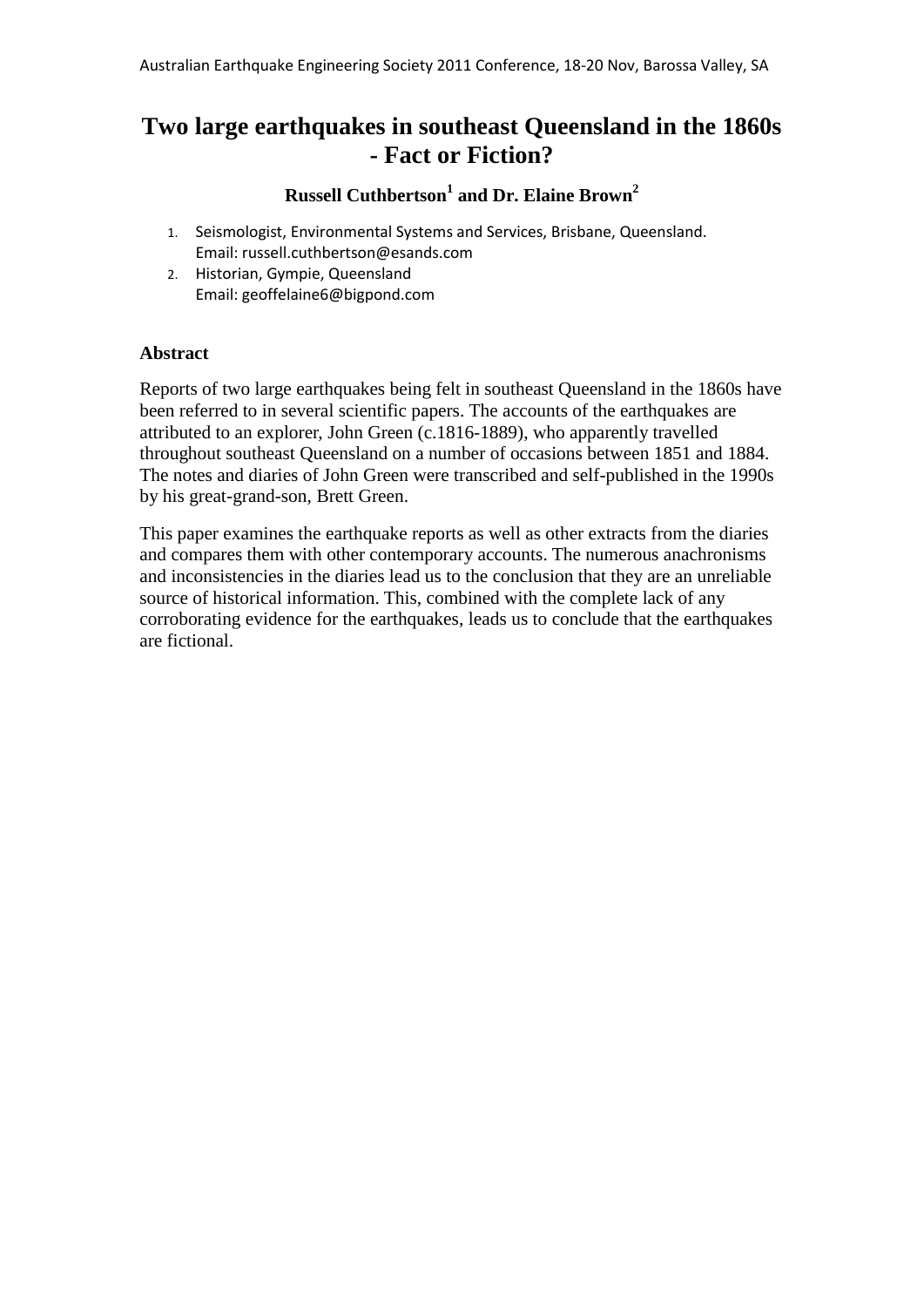## **Introduction**

The Geoscience Australia (GA) hazards report for southeast Queensland (Granger and Hayne, 2001) reproduced an extraordinary account of two earthquakes that were observed near Lake Cootharaba, just north of Brisbane, in 1861 and 1862. The authors of the GA report did stress that these observations had not been authenticated or corroborated. This paper aims to show that the reported earthquakes could not possibly have happened.

## **The John Green Diaries**

The accounts of the earthquakes are attributed to John Green (c.1816-1889), who migrated to New South Wales in 1844, farmed in the Illawarra district of New South Wales, and apparently travelled, with his son James, throughout southeast Queensland on a number of occasions between 1851 and 1884. The notes and diaries of John Green were transcribed and self-published in the 1990s by his great-grand-son, Brett Green, in a series of six books under the title *Tales of a Warrior* (Green, 1995a, 1995b, 1996a, 1996b, 1997, 1999).

#### **Account of 1861 earthquake at Lake Weyba**

In the third book of the *Tales of a Warrior* series (Green 1996a, pp. 60-61), John Green was at 'the lake called Weiba' late on the afternoon of Tuesday, 25 June 1861, when

*... the ground shook violently from a quake force deep within the soil. Trees swayed and the sea waters were in array swishing back and forth in quick succession over the sands exposed by the low waters. It was a frightening experience for I had never taken part in such an occurrence.*

## **Account of 1862 earthquake at Lake Cootharaba**

The description of the event of 3 September 1862 (Green 1996b, p. 41) is most extraordinary. The Green party had set up camp on the shores of Lake Cootharaba.

*There was an eerie quietness over the land. The birds had fled. There was no movement of the leaves – not a ripple on the water. David I noted was ill at ease. He said the earth spirits were angry. A great roar sounded beneath our feet and the lands shook violently. Trees heaved upwards and downwards – falling in many directions. I fell upon the ground and could not move so violent was the ground shaking and sliding – one way, then the next. I could not stand no matter my effort. The horses cried out in fear as they fell upon each other trying to get upright and free all at the same time. It seemed like an eternity before it ceased. There was a hush as we quietened the horses and secured them further so that they could not escape in their fear. I was fortunate having placed the camp on high ground for the lake waters had risen considerably to a new shoreline of many feet and gained much depth of waters. New lakes had been formed as the waters rushed in taking all before them. The great shaking came again and we were thrown to the ground as jolt after jolt came forth under the ground. Great waves rolled across the waters and crashed upon the new shores filling the waters with trash and debri [sic]. More shaking occurred soon after and again and again, until it was no more than rumbles in*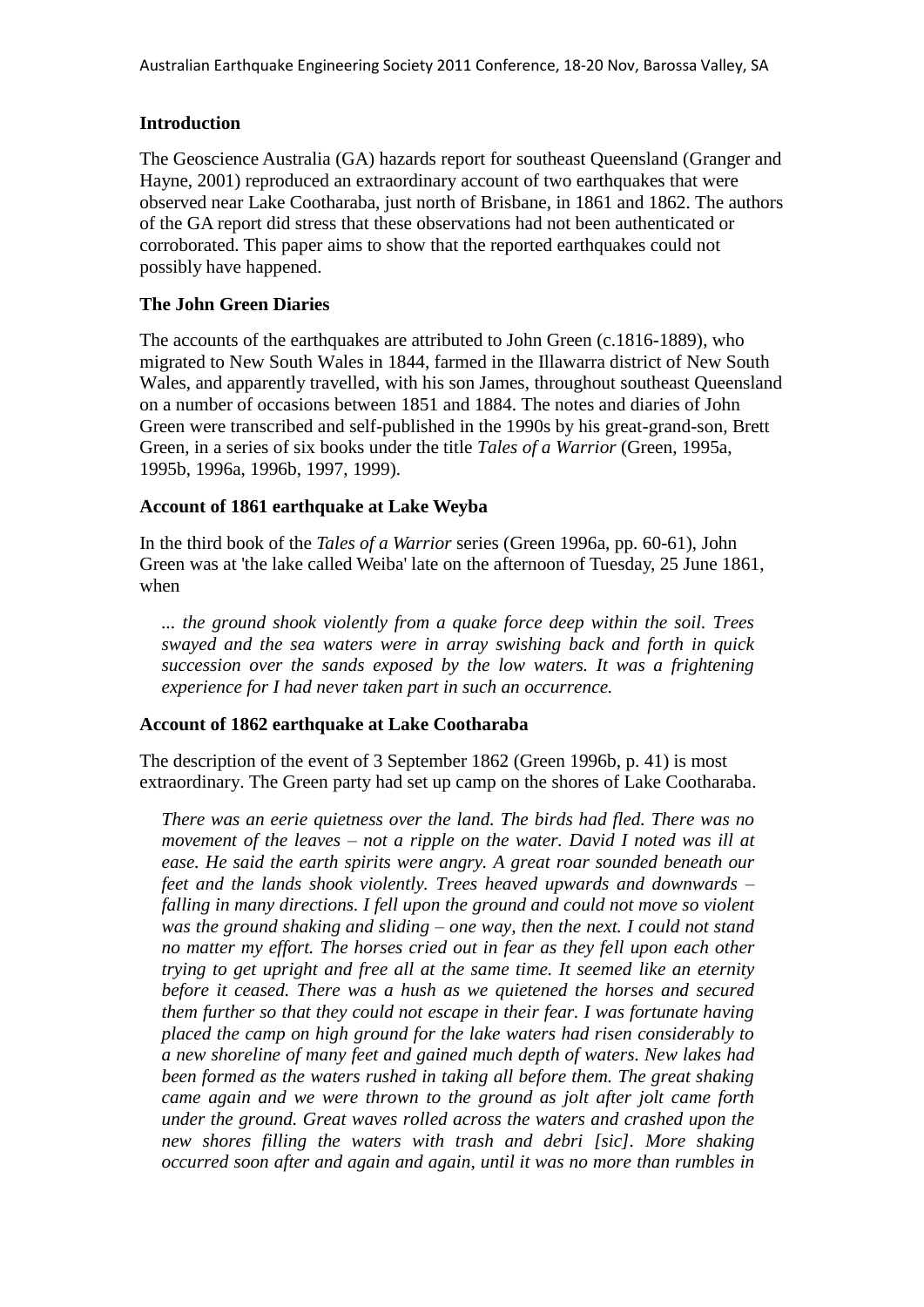*the ground. I take notice that the lands have been changed – resembling nothing like it was when we first came.*

#### **Search for corroborating felt reports**

The account of 1862 describes Modified Mercalli intensities well in excess of 7. The surface deformation required to produce the water level changes described indicate that the explorers would have been close to the epicentre. This implies a magnitude well in excess of 6.





An earthquake of this magnitude  $(6+)$  would be expected to be felt with a reasonably high intensity for quite some distance from the epicentre (Greenhalgh *et al*, 1989). For instance the magnitude (ML) 6.0 Bundaberg earthquake of 1918 was felt with MMI IV up to 600 km away into northern NSW.

At the time of the earthquake, Queensland had only just (in 1859) been made a selfgoverning colony of Britain, separate from New South Wales. Brisbane, just 130 km to the south of the presumed epicentre, had a fledgling population of about 6,000. It had a daily paper, the *Courier,* that frequently contained 'news from our correspondents' in regional centres such as Ipswich, Warwick and Gayndah. Other population centres that would have been within the felt area were at Maryborough, Eidsvold, Toowoomba and Rockhampton.

Given the expected felt area, it would be reasonable to expect some reference to this earthquake in the local media. Copies of the *Courier* (from Trove website, National Library of Australia ) for a period of several weeks after the September 1862 date were studied, with no mention being found of anyone reporting the shaking from an earthquake. The *Courier* also has no record of the lesser 1861 event.

# **Authenticity of the Green diaries**

The authenticity of the Green diaries has been challenged by local historians, Aboriginal historians (Gympie Times, 1998b) and Green family historians (Gympie Times, 1998a). Brett Green claims that the original diaries were lost in a fire at his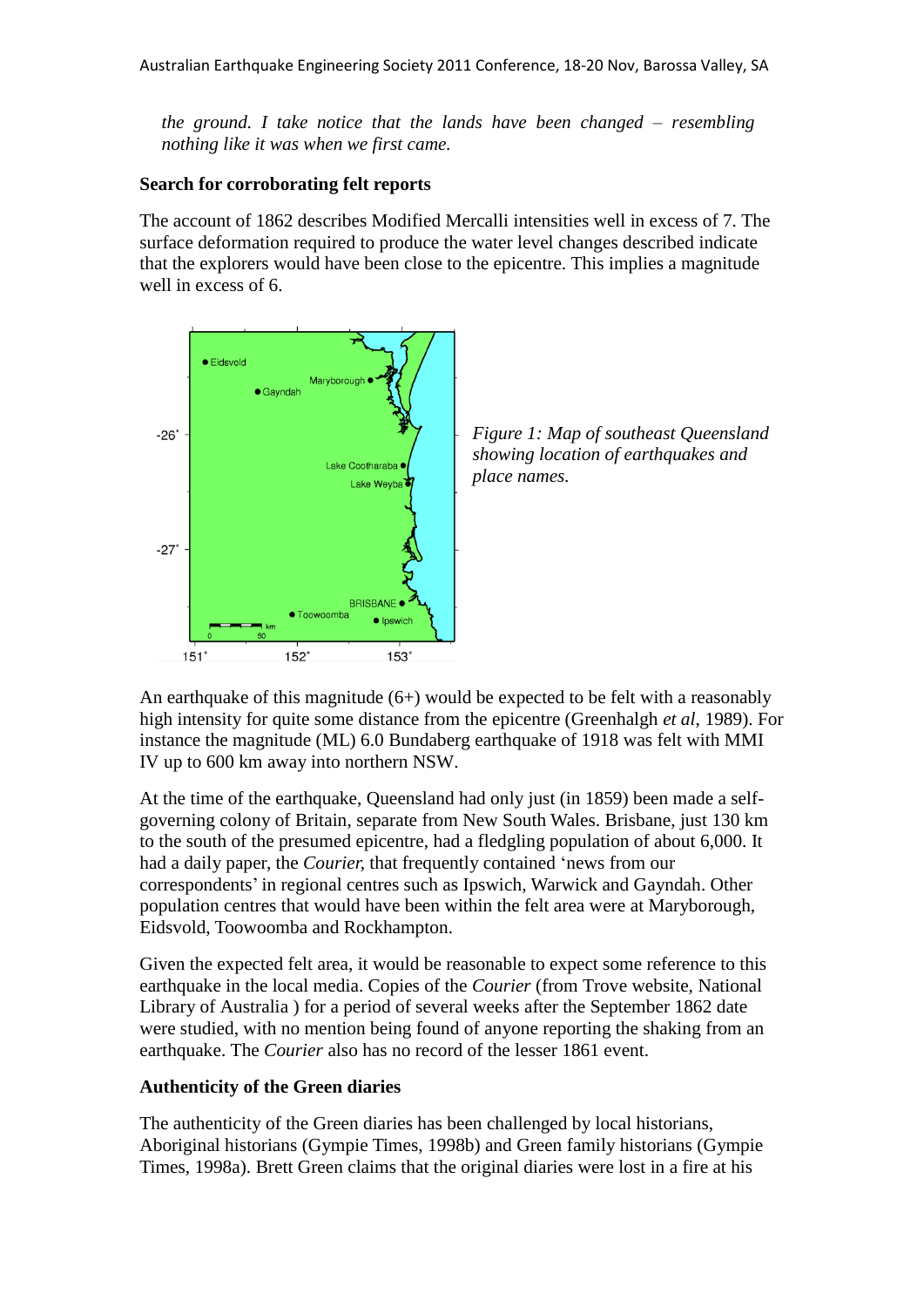home, so it is now not possible to check the many inconsistencies, anachronisms and factual errors detectable in the published texts.

Many of John Green's descendants contributed to *The Green Book* (1999), a family history published by Grayeme and Lynne Bone (Bone and Bone, 1999). Green family historians assert that their ancestor could not have written the long, wordy accounts attributed to him because he was illiterate. They point to differences in the signature on John Green's will and a signature published by Brett Green. They also claim that John Green never visited Queensland (Gympie Times, 1998a).

John Green's presence in Queensland has not been verified. If he was in the Moreton Bay colony between 1851 and 1859, for example, his name should appear in the comprehensive *Pre-Separation Index* (1990), but the only John Green listed there is a convict. If the John Green of *Tales of a Warrior* does not appear in such a wide range of records, it is probable that he was not in Queensland before 1859. On his visits in the 1860s, he also seems to have dodged detection, as his name and activities do not appear in any records so far examined.

# **Reports of ancient structures**

The accounts of the two earthquakes both refer to a 'stone structure of columns and an archway' with 'symbols ... imprinted on their ancient stones'. These were observed and recorded by John Green in 1861, but they 'collapsed, shattered upon the ground, only to be covered by the new levels of the lake waters' as a result of the earthquake of 1862 (Green, 1996a, p. 46 and 1996b, p. 41), so their existence cannot be verified today .

The theme of finding ancient structures recurred in another Brett Green book, *The Gympie Pyramid Story* (Green, 2000). In 2007, the Department of Main Roads employed a team of archaeologists to investigate the supposed Gympie Pyramid site, but they were unable to confirm the existence of such a structure (ARCHAEO Cultural Heritage Services, 2008).

# **Contemporary explorers and squatters**

At the time of Queensland's separation from New South Wales in 1859, the Noosa River (which flows through Lake Cootharaba) was known to exist, but had not been officially explored or mapped (Graham, 1836; Heath, 1861).

In 1860, Lt John O'Connell Bligh of the Native Mounted Police approached the river from the west with his Aboriginal troopers. His report on its chain of lakes, good timber and promising agricultural land was published in the *Wide Bay and Burnett Times* and then the *Moreton Bay Courier* (1860). In 1860, Bligh applied to the Commissioner for Crown Lands in Maryborough for a cattle run named *Caroora*, which took in much of the Upper Noosa River (Register of Runs, p. 110). Two months earlier, Walter Hay, a noted speculator, had applied for a cattle run named *Coutharaba*, on the western side of Lake Cootharaba (Tenders for Runs, p. 145). Both runs were granted in September 1860.

These two applications suggest that the western side of Lake Cootharaba was visited and subject to some pioneering activity just before the events described by Green in 1861 and 1862. Neither Bligh nor Hay mentioned seeing stone ruins on the western shore of the lake.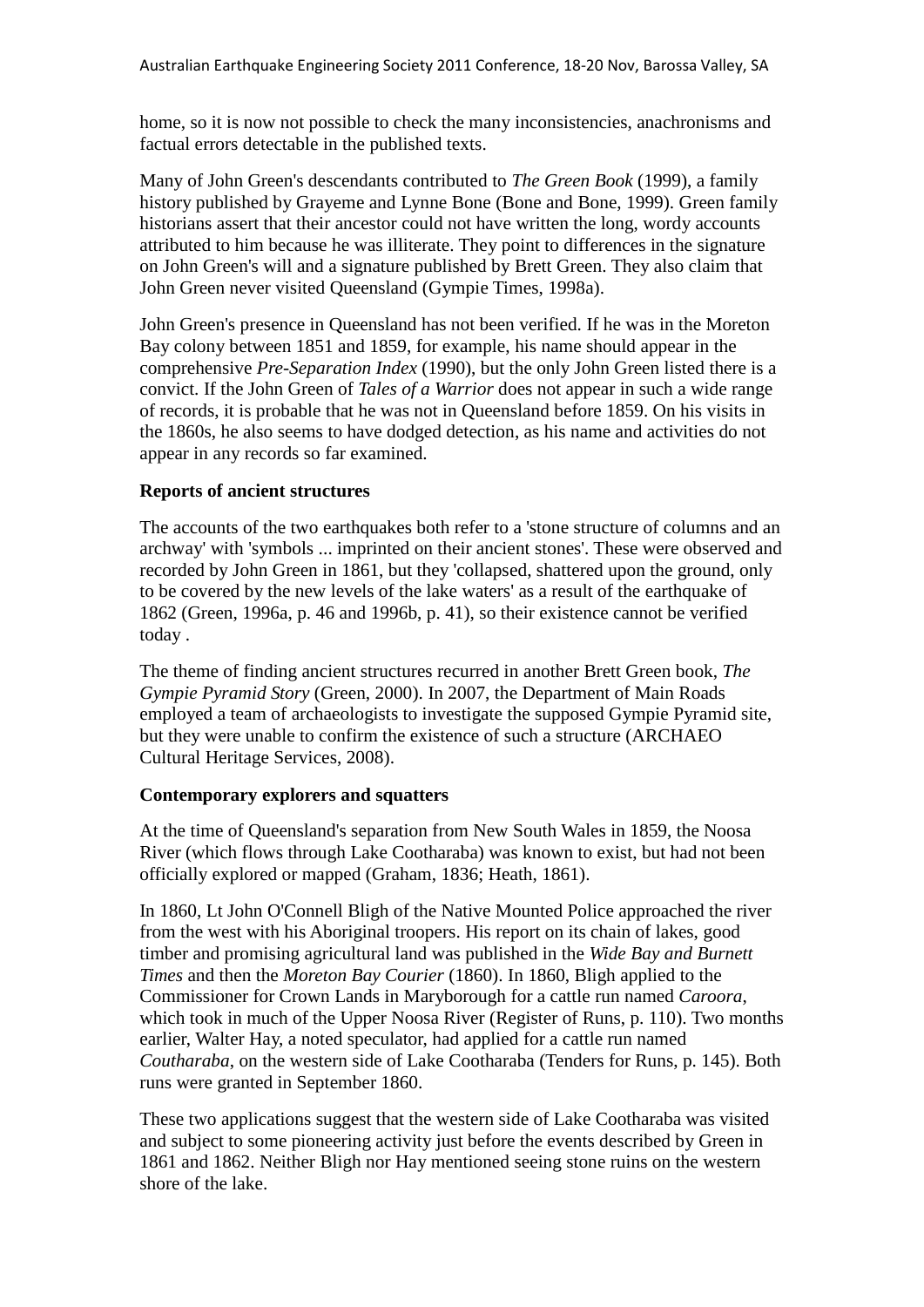In September 1863, the Brisbane sawmiller and surveyor William Pettigrew visited the Noosa River in his steamship, looking for timber. After exploring the lakes, he published his observations in the *Queensland Daily Guardian* (Pettigrew, 1863). Although he spoke with Aborigines, neither his report nor his diary mentions earthquakes or any disturbances that might be attributed to the events described by John Green in 1861 or 1862. In June-July 1865, Pettigrew returned and mapped the Noosa River as far north as the entrances of Kin Kin Creek and the Upper Noosa River into Lake Cootharaba (Pettigrew, 1865).

#### **Anachronisms and inconsistencies with other contemporary accounts**

It is a characteristic of John Green, throughout the *Tales of a Warrior* series, to write Aboriginal words to show a variety of pronunciations – a remarkable effort for an illiterate man. He also offers place names, many of which appear to be derived retrospectively from available Aboriginal vocabularies, such as F.J. Watson's *Vocabularies of Four Representative Tribes* (Watson, 1943-44). One place name that is clearly fabricated is 'Pbomerra or Pbomeronga', which Brett Green equates with the town of Pomona (Green 1996a, p. 49). Pomona was in fact named by Henry Armitage, a local settler, in 1900. The authorities had rejected an earlier suggestion, Cooroora, because of possible confusion with the towns of Cooroy to the south and Cooran to the north (Gillespie, 2000).

Unusual wording, which is also characteristic of John Green's writings, is a clue to the unreality of the *Tales of a Warrior* series. For example, John Green used the collective term 'clan', while contemporary writers, such as George Harris (c1923) and Ebenezer Thorne (1876), used 'blacks' or 'tribes'.

Another questionable term frequently used by Green is 'dugout'. It is curious that his 1861 passage refers to 'dugout canoes', while his 1862 passage refers to both 'dugout' and 'bark' canoes. In the waterways of coastal southeast Queensland, Aboriginal canoes were made of bark (Petrie, 1975).

It is also curious that, according to John Green, one clan made pottery and a neighbouring clan made possum-skin drums (Green, 1996a, p. 54 and pp. 59-60). There is no evidence that the Aborigines of coastal southeast Queensland made such pottery or such drums.

The journalist Ebenezer Thorne, who lived 'on the Newsa waters' from 1865 to 1867, presented a lively account of the daily life, customs, ceremonies and beliefs of the two 'tribes', 'some hundreds in number', who then lived in the area. His accounts of the place and its people (Thorne, 1876) are very different from those of John Green.

#### **Summary**

The extraordinary description of an earthquake on the shores of Lake Cootharaba in 1862 does not fit with other evidence. The lack of any corroborating felt reports for the period, in Brisbane particularly, indicates that the account was either exaggerated or fictitious.

The discrepancies and anachronisms in much of the remaining sections of the publications would indicate the second possibility is more likely.

Sintubin et al. (2008) describe how an earthquake is sometime 'manufactured' to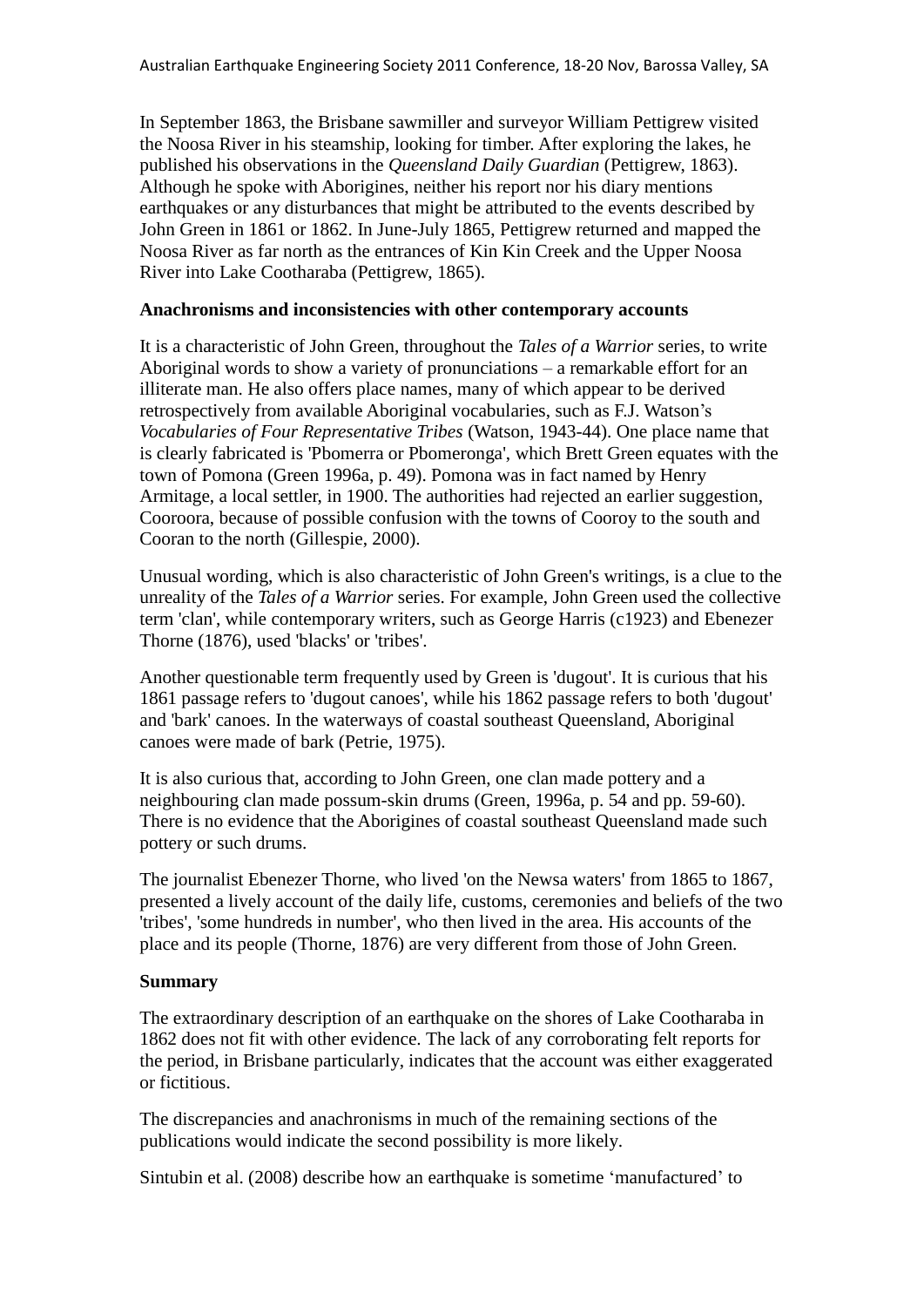explain some unusual observations. They state that

*... the danger is that such 'rogue' earthquakes, supposedly proven by archaeologists, will be used by seismologists as real events in a seismichazard analysis ...*

We hope that this article will lay to rest the myth of the earthquakes that were reported felt at Lake Cootharaba and Lake Weyba in 1861 and 1862.

## **REFERENCES**

ARCHAEO Cultural Heritage Services, 2008. 'Cultural Heritage Survey of Rocky Ridge, Gympie, South East Queensland' in *Bruce Highway (Cooroy to Curra) Strategic Planning Study: Recommended Corridor Report.* Queensland Department of Main Roads.

Bone, Grayeme and Bone Lynne. 1999. *The Green Book*: *A History and Genealogy of the family of John Green (c.1816-1889)*. Glenreagh NSW.

Gillespie, Aline, 2000. *Pomona: The Historical Centre of Noosa Shire: A New Town 1900: A New Shire 1910.* Coroora Historical Society Inc., pp. 2-4.

Graham, John, 1836. to Foster Fyans, 6 September 1836, AONSW REF 4/2325.4 in Dwyer, Barry and Neil Buchanan (1986). *The Rescue of Eliza Fraser*, pp. 28-32;

Heath, George., 1861. 'Report on the New Harbour', 23 April 1861 in Harbours and Marine (1986). Brisbane: Dept. of Harbours and Marine, p. 69.

Granger, K. and Hayne, M., 2001. Natural Hazards and the risk they pose to Southeast Queensland. AGSO-GA and Bur. of Met.

Green, Brett J. (1995a). *Tales of a Warrior: Kabi Legends of the Central Mary River, Gympie, Qld, transcribed from the diaries and notes of John and James Green (1820- 1938). 1*. *The Legend of Gympie*.

Green, Brett J. (1995b). *Tales of a Warrior: Legends and stories about the Kabi speaking peoples of the Mary River valley and Gympie, Qld, transcribed from the diaries and notes of John and James Green (1820-1938). 2. The Clans of Kippandingi.*

Green, Brett J. (1996a). *Tales of a Warrior: Legends and stories about the Kabi speaking peoples of the Gympie and Cooloola/Sunshine Coast regions of S.E. Queensland, transcribed from the diaries and notes of John and James Green (1820- 1938). 3. The Clans of Yuludara*.

Green, Brett J. (1996b). *Tales of a Warrior: Legends and stories about the Kabi speaking peoples of the Gympie/Cooloola/Fraser Island and Sunshine Coast regions of S.E. Queensland, transcribed from the diaries and notes of John and James Green (1820-1938). 4. The Great Holes of Kugululu and the New Lands*.

Green, Brett J. (1997). *Tales of a Warrior: Legends and stories about the Kabi speaking peoples of the Gympie/Cooloola/Fraser Island/Gayndah/Burnett and Sunshine Coast regions of S.E. Queensland, transcribed from the diaries and notes of John and James Green (1840-1938). 5. Land of Legends*.